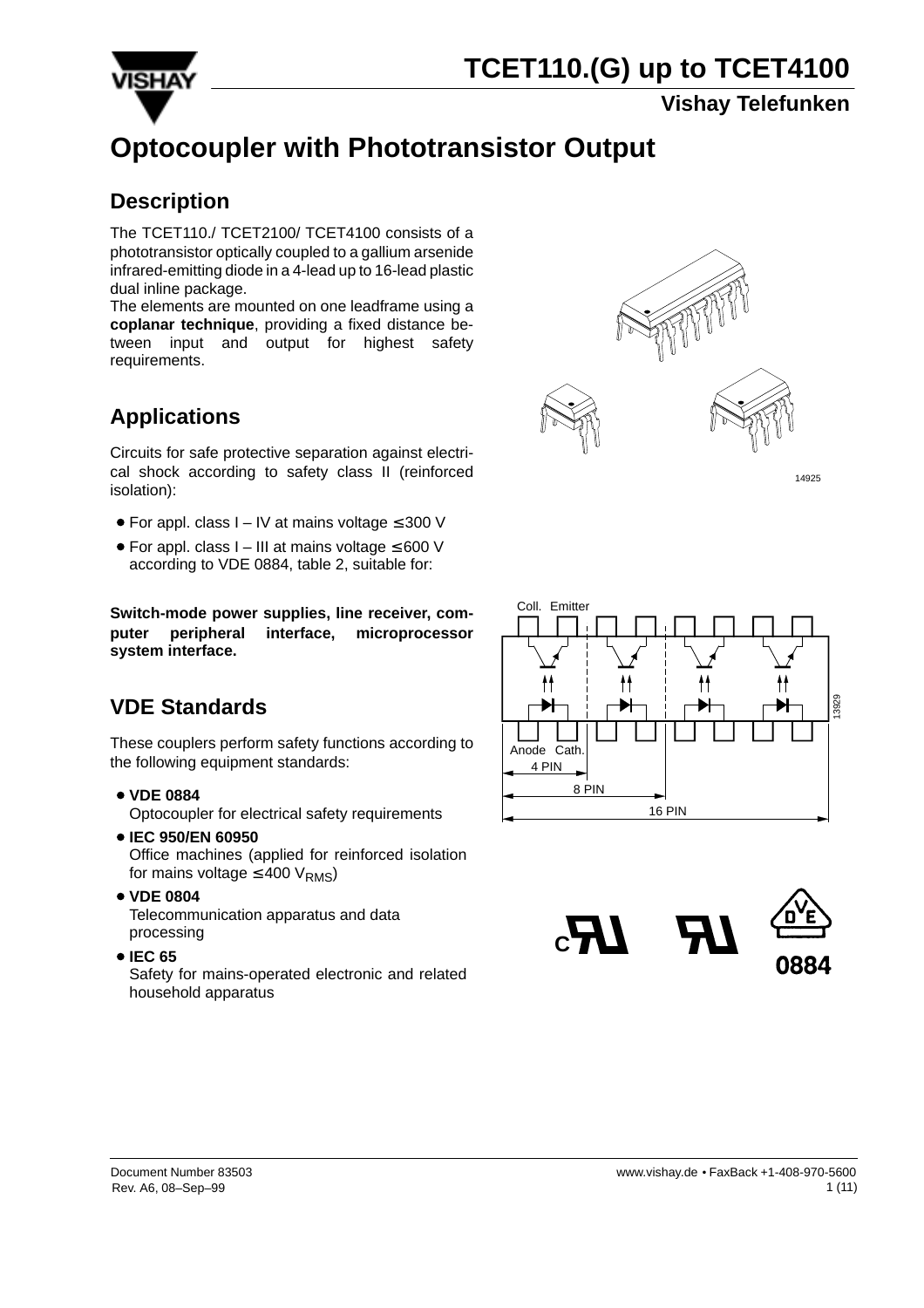## **Vishay Telefunken**



#### **Order Instruction**

| <b>Ordering Code</b>                                               | <b>CTR Ranking</b> | <b>Remarks</b>         |  |  |  |  |
|--------------------------------------------------------------------|--------------------|------------------------|--|--|--|--|
| TCET1100/TCET1100G1)                                               | 50 to 600%         | 4 Pin = Single channel |  |  |  |  |
| TCET1101/ TCET1101G <sup>1)</sup>                                  | 40 to 80%          | 4 Pin = Single channel |  |  |  |  |
| TCET1102/ TCET1102G <sup>1)</sup>                                  | 63 to 125%         | 4 Pin = Single channel |  |  |  |  |
| TCET1103/ TCET1103G <sup>1)</sup>                                  | 100 to 200%        | 4 Pin = Single channel |  |  |  |  |
| TCET1104/ TCET1104G <sup>1)</sup>                                  | 160 to 320%        | 4 Pin = Single channel |  |  |  |  |
| TCET1105/ TCET1105G <sup>1)</sup>                                  | 50 to 150%         | 4 Pin = Single channel |  |  |  |  |
| TCET1106/ TCET1106G <sup>1)</sup>                                  | 100 to 300%        | 4 Pin = Single channel |  |  |  |  |
| TCET1107/ TCET1107G <sup>1)</sup>                                  | 80 to 160%         | 4 Pin = Single channel |  |  |  |  |
| TCET1108/ TCET1108G <sup>1)</sup>                                  | 130 to 260%        | 4 Pin = Single channel |  |  |  |  |
| TCET1109/ TCET1109G <sup>1)</sup>                                  | 200 to 400%        | 4 Pin = Single channel |  |  |  |  |
| <b>TCET2100</b>                                                    | 50 to 600%         | 8 Pin = Dual channel   |  |  |  |  |
| <b>TCET4100</b>                                                    | 50 to 600%         | 16 Pin = Quad channel  |  |  |  |  |
| <sup>1)</sup> $G =$ Leadform 10.16 mm; G is not marked on the body |                    |                        |  |  |  |  |

#### **Features**

#### **Approvals:**

- **BSI**: BS EN 41003, BS EN 60095 (BS 415), BS EN 60950 (BS 7002), Certificate number 7081 and 7402
- **FIMKO** (SETI): EN 60950, Certificate number 11027
- **U**nderwriters **L**aboratory (UL) 1577 recognized, file number E-76222 – Double Protection
- **CSA** (C-UL) 1577 recognized file number E- 76222 - Double Protection
- **VDE** 0884, Certificate number 115667

#### **VDE 0884 related features:**

- Rated impulse voltage (transient overvoltage)  $V_{IOTM} = 8$  kV peak
- · Isolation test voltage (partial discharge test voltage)  $V_{pd} = 1.6$  kV
- Rated isolation voltage (RMS includes DC)  $V_{\text{IOWM}}$  = 600  $V_{\text{RMS}}$  (848 V peak)
- Rated recurring peak voltage (repetitive)  $V<sub>ION</sub> = 600 V<sub>RMS</sub>$
- **Creepage current resistance according** to VDE 0303/IEC 112 **C**omparative **T**racking **I**ndex: **CTI** ≥ 175
- Thickness through insulation ≥ 0.75 mm
- Internal creepage distance > 4 mm

#### **General features:**

- CTR offered in 9 groups
- Isolation materials according to UL94-VO
- Pollution degree 2 (DIN/VDE 0110 / resp. IEC 664)
- Climatic classification 55/100/21 (IEC 68 part 1)
- Special construction: Therefore, extra low coupling capacity of typical 0.2 pF, high **C**ommon **M**ode **R**ejection
- Low temperature coefficient of CTR
- $\bullet$  G = Leadform 10.16 mm; provides creepage distance > 8 mm, for TCET2100/ TCET4100 optional; suffix letter 'G' is not marked on the optocoupler
- Coupling System U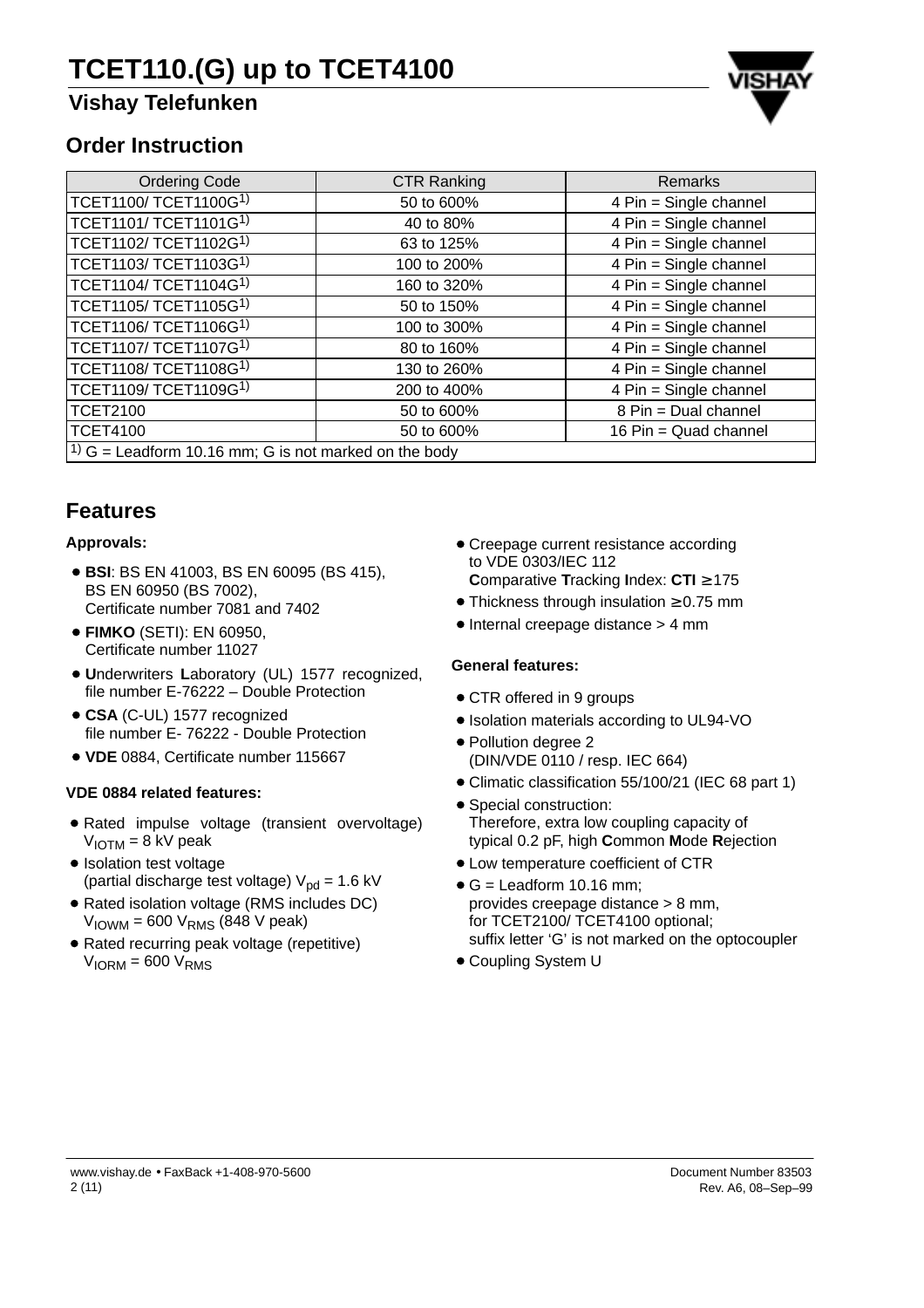

## **Absolute Maximum Ratings**

#### Input (Emitter)

| Parameter             | <b>Test Conditions</b>      | Symbol           | Value | Unit           |
|-----------------------|-----------------------------|------------------|-------|----------------|
| Reverse voltage       |                             | Vь               |       |                |
| Forward current       |                             | ΙF               | 60    | mA             |
| Forward surge current | $t_{\rm n} \leq 10$ µs      | <sup>I</sup> FSM | 1.5   |                |
| Power dissipation     | $T_{amb} \leq 25^{\circ}$ C | $P_{\rm M}$      | 100   | mW             |
| Junction temperature  |                             |                  | 125   | $\circ$ $\sim$ |

#### Output (Detector)

| Parameter                 | <b>Test Conditions</b>          | Symbol           | Value | Unit         |
|---------------------------|---------------------------------|------------------|-------|--------------|
| Collector emitter voltage |                                 | V <sub>CEO</sub> | 70    |              |
| Emitter collector voltage |                                 | V <sub>ECO</sub> |       |              |
| Collector current         |                                 | IΩ               | 50    | mA           |
| Collector peak current    | $t_p/T = 0.5$ , $t_p \le 10$ ms | Iсм              | 100   | mA           |
| Power dissipation         | $T_{amb} \leq 25^{\circ}$ C     | $P_{\rm M}$      | 150   | mW           |
| Junction temperature      |                                 |                  | 125   | $^{\circ}$ C |

#### Coupler

| Parameter                     | <b>Test Conditions</b>       | Symbol                      | Value           | Unit         |
|-------------------------------|------------------------------|-----------------------------|-----------------|--------------|
| Isolation test voltage (RMS)  | $t = 1$ min                  | V <sub>IO</sub>             |                 | kV           |
| Total power dissipation       | $T_{amb} \leq 25^{\circ}$ C  | $P_{\text{tot}}$            | 250             | mW           |
| Operating ambient temperature |                              | $\mathsf{T}_{\mathsf{amb}}$ | $-40$ to $+100$ | $^{\circ}$ C |
| range                         |                              |                             |                 |              |
| Storage temperature range     |                              | $\mathsf{T}_{\mathsf{stg}}$ | $-55$ to $+125$ | $^{\circ}$ C |
| Soldering temperature         | 2 mm from case $t \leq 10$ s | $\mathsf{T}_{\mathsf{sd}}$  | 260             | $^{\circ}$ C |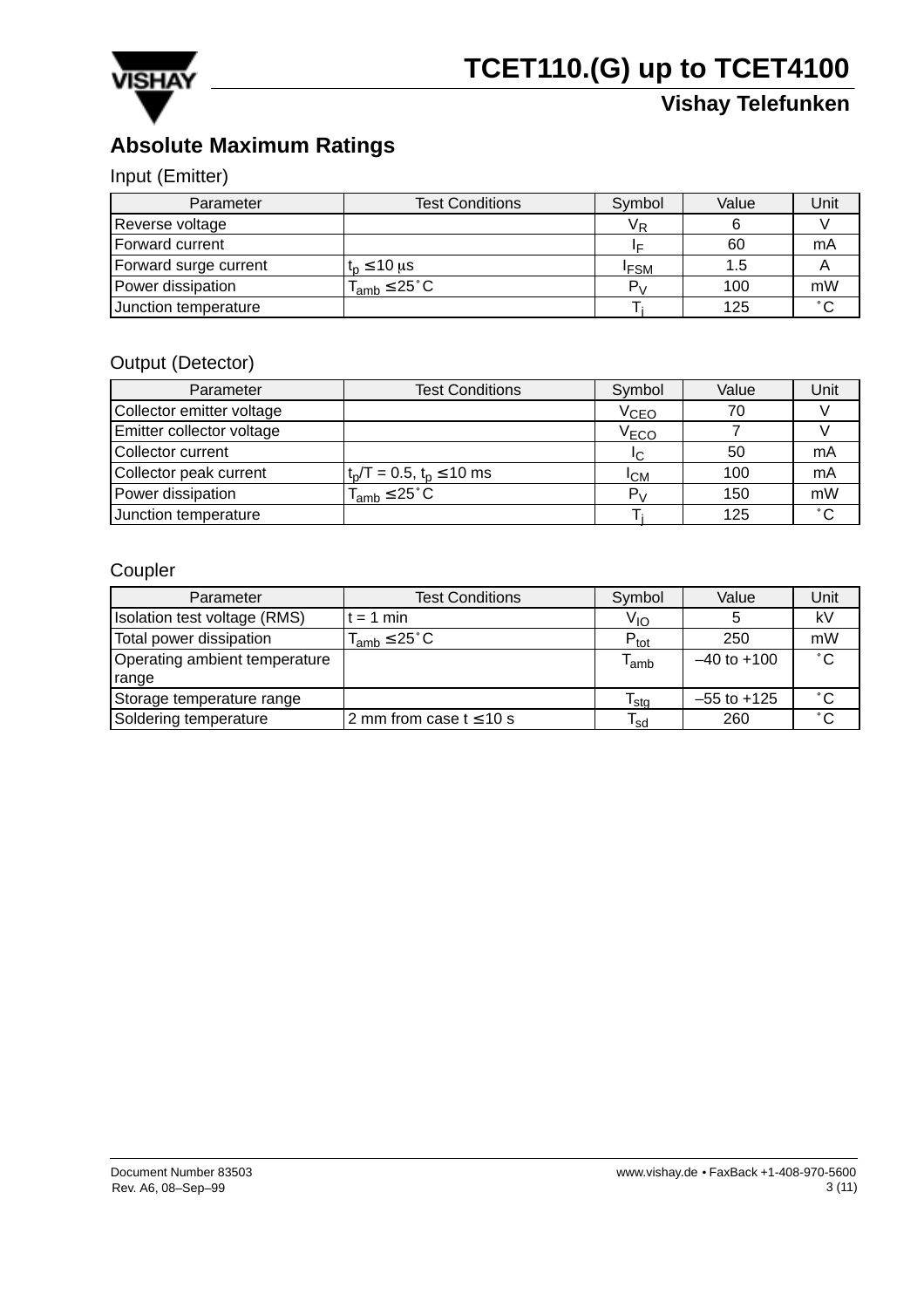## **Vishay Telefunken**



#### Input (Emitter)

| Parameter              | <b>Test Conditions</b>              | Symbol | Min. | Typ. | Max. | Unit |
|------------------------|-------------------------------------|--------|------|------|------|------|
| Forward voltage        | $= \pm 50$ mA                       |        |      | .25  | . 6  |      |
| I Junction capacitance | MHz<br>D V.<br>` = 1<br>$= 0$<br>VÞ |        |      | 50   |      | рŀ   |

#### Output (Detector)

| Parameter                            | <b>Test Conditions</b>          | Symbol           | Min. | Typ. | Max. | Unit |
|--------------------------------------|---------------------------------|------------------|------|------|------|------|
| Collector emitter voltage            | $11c = 1 mA$                    | V <sub>CEO</sub> | 70   |      |      |      |
| Emitter collector voltage            | $I_F = 100 \mu A$               | VECO             |      |      |      |      |
| Collector emitter cut-off<br>current | $V_{CF} = 20 V, I_f = 0, E = 0$ | ICEO             |      | 10   | 100  | nA   |

### Coupler

| Parameter                                 | <b>Test Conditions</b>                                        | Symbol      | Min. | Typ. | Max. | Unit |
|-------------------------------------------|---------------------------------------------------------------|-------------|------|------|------|------|
| l Collector emitter<br>saturation voltage | $I_F = 10$ mA, $I_C = 1$ mA                                   | $V_{CEsat}$ |      |      | 0.3  |      |
| Cut-off frequency                         | $V_{CF}$ = 5 V, I <sub>F</sub> = 10 mA,<br>$R_1 = 100 \Omega$ | I ص         |      | 110  |      | kHz  |
| Coupling capacitance                      | $f = 1$ MHz                                                   | رارا        |      | 0.3  |      | nŀ   |

### Current Transfer Ratio (CTR)

| Parameter | <b>Test Conditions</b>      | <b>Type</b>                      | Symbol     | Min. | Typ. | Max.             | Unit |
|-----------|-----------------------------|----------------------------------|------------|------|------|------------------|------|
| $I_C/I_F$ | $V_{CF} = 5 V, I_F = 5 mA$  | TCET1100(G)/<br><b>TCET2100/</b> | <b>CTR</b> | 0.50 |      | 6.0              |      |
|           |                             | <b>TCET4100</b>                  |            |      |      |                  |      |
| $I_C/I_F$ | $V_{CF} = 5 V, I_F = 10 mA$ | <b>TCET1101(G)</b>               | CTR        | 0.40 |      | 0.8              |      |
|           |                             | <b>TCET1102(G)</b>               | <b>CTR</b> | 0.63 |      | 1.25             |      |
|           |                             | <b>TCET1103(G)</b>               | CTR.       | 1.0  |      | 2.0              |      |
|           |                             | <b>TCET1104(G)</b>               | <b>CTR</b> | 1.6  |      | 3.2              |      |
| $I_C/I_F$ | $V_{CF} = 5 V, I_F = 1 mA$  | <b>TCET1101(G)</b>               | <b>CTR</b> | 0.13 | 0.30 |                  |      |
|           |                             | <b>TCET1102(G)</b>               | <b>CTR</b> | 0.22 | 0.45 |                  |      |
|           |                             | <b>TCET1103(G)</b>               | CTR        | 0.34 | 0.70 |                  |      |
|           |                             | <b>TCET1104(G)</b>               | <b>CTR</b> | 0.56 | 0.90 |                  |      |
| $I_C/I_F$ | $V_{CF} = 5 V, I_F = 5 mA$  | <b>TCET1105(G)</b>               | CTR        | 0.5  |      | $1.5^{\circ}$    |      |
|           |                             | <b>TCET1106(G)</b>               | <b>CTR</b> | 1.0  |      | 3.0 <sub>2</sub> |      |
|           |                             | <b>TCET1107(G)</b>               | CTR.       | 0.8  |      | 1.6              |      |
|           |                             | <b>TCET1108(G)</b>               | <b>CTR</b> | 1.3  |      | 2.6              |      |
|           |                             | <b>TCET1109(G)</b>               | <b>CTR</b> | 2.0  |      | 4.0              |      |

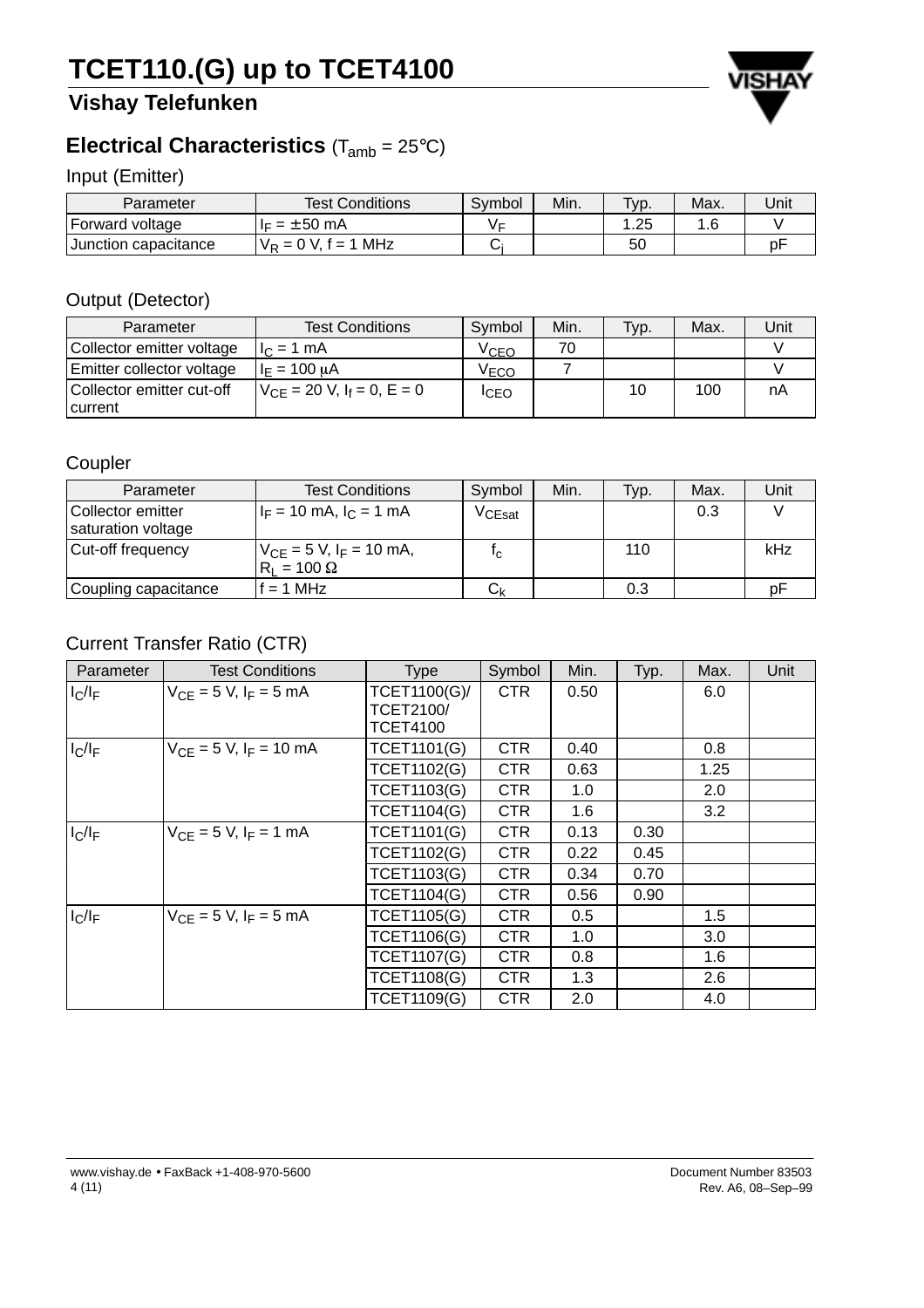

## **Maximum Safety Ratings** (according to VDE 0884) see figure 1

This device is used for protective separation against electrical shock only within the maximum safety ratings. This must be ensured by using protective circuits in the applications.

#### Input (Emitter)

| arameters'              | $1.7 - 1.7$<br>Test ∖<br>Conditions | $\overline{\phantom{0}}$<br>ivmbol | Value     | Unit    |
|-------------------------|-------------------------------------|------------------------------------|-----------|---------|
| -<br>current<br>Forward |                                     | ופו<br>ີ                           | חרי<br>ుఁ | m<br>பட |

#### Output (Detector)

| Parameters        | <b>Test Conditions</b>   | Symbol | Value | Unit |
|-------------------|--------------------------|--------|-------|------|
| Power dissipation | ດ⊳°ຕ<br>'amb<br>້<br>$-$ |        | 265   | mW   |

#### Coupler

| <b>Parameters</b>     | <b>Test Conditions</b> | Symbol            | Value | Unit   |
|-----------------------|------------------------|-------------------|-------|--------|
| Rated impulse voltage |                        | <sup>V</sup> IOTM |       | い      |
| Safety temperature    |                        | ہ ا               | 150   | $\sim$ |

#### **Insulation Rated Parameters** (according to VDE 0884)

| Parameter                                        | <b>Test Conditions</b>                            | Symbol            | Min.      | Typ. | Max. | Unit |
|--------------------------------------------------|---------------------------------------------------|-------------------|-----------|------|------|------|
| Partial discharge test voltage -<br>Routine test | 100%, $t_{test} = 1$ s                            | $V_{\text{pd}}$   | 1.6       |      |      | kV   |
| Partial discharge test voltage -                 | $t_{Tr}$ = 60 s, $t_{test}$ = 10 s,               | V <sub>IОТМ</sub> | 8         |      |      | kV   |
| Lot test (sample test)                           | (see figure 2)                                    | $\rm V_{pd}$      | 1.3       |      |      | kV   |
| Insulation resistance                            | $V_{IO} = 500 V$                                  | $R_{IO}$          | $10^{12}$ |      |      | Ω    |
|                                                  | $V_{IO} = 500 V,$<br>$T_{amb}$ = 100 $^{\circ}$ C | $R_{IO}$          | $10^{11}$ |      |      | Ω    |
|                                                  | $V_{IO} = 500 V,$                                 | $R_{IO}$          | $10^{9}$  |      |      | Ω    |
|                                                  | $T_{amb}$ = 150 $^{\circ}$ C                      |                   |           |      |      |      |
|                                                  | (construction test only)                          |                   |           |      |      |      |







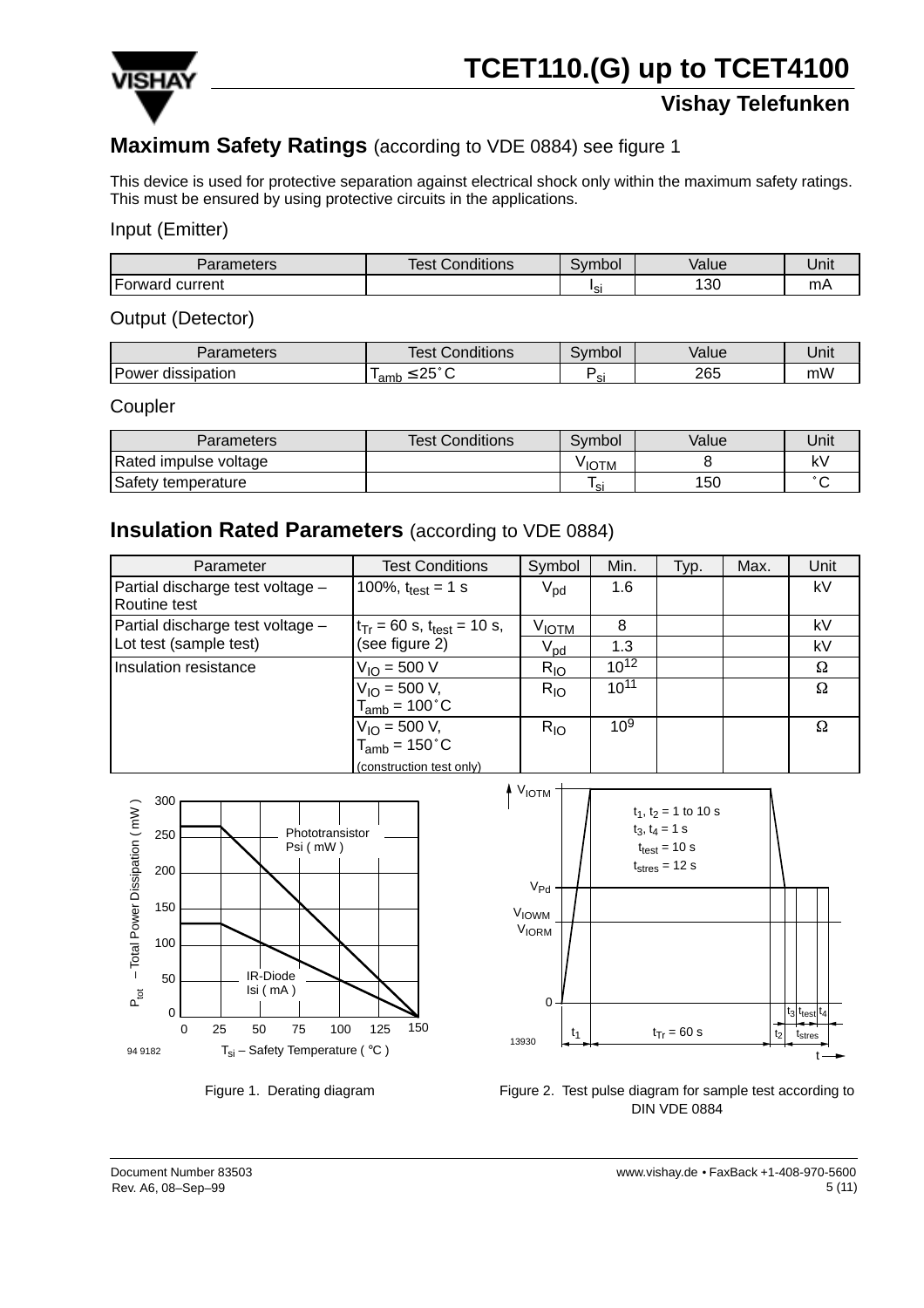## **Vishay Telefunken**



### **Switching Characteristics**

| Parameter     | <b>Test Conditions</b>                                                  | Symbol                 | Typ. | Unit |
|---------------|-------------------------------------------------------------------------|------------------------|------|------|
| Delay time    | $V_S = 5$ V, $I_C = 2$ mA, R <sub>L</sub> = 100 $\Omega$ (see figure 3) | $t_{\rm d}$            | 3.0  | μS   |
| Rise time     |                                                                         |                        | 3.0  | μS   |
| Turn-on time  |                                                                         | $I_{\text{on}}$        | 6.0  | μS   |
| Storage time  |                                                                         | $\mathfrak{r}_{\rm s}$ | 0.3  | μS   |
| Fall time     |                                                                         |                        | 4.7  | μS   |
| Turn-off time |                                                                         | $t_{off}$              | 5.0  | μS   |
| Turn-on time  | $V_S = 5$ V, $I_F = 10$ mA, $R_1 = 1$ k $\Omega$ (see figure 4)         | $t_{on}$               | 9.0  | μS   |
| Turn-off time |                                                                         | $t_{off}$              | 10.0 | μS   |



Figure 3. Test circuit, non-saturated operation



Figure 4. Test circuit, saturated operation



Figure 5. Switching times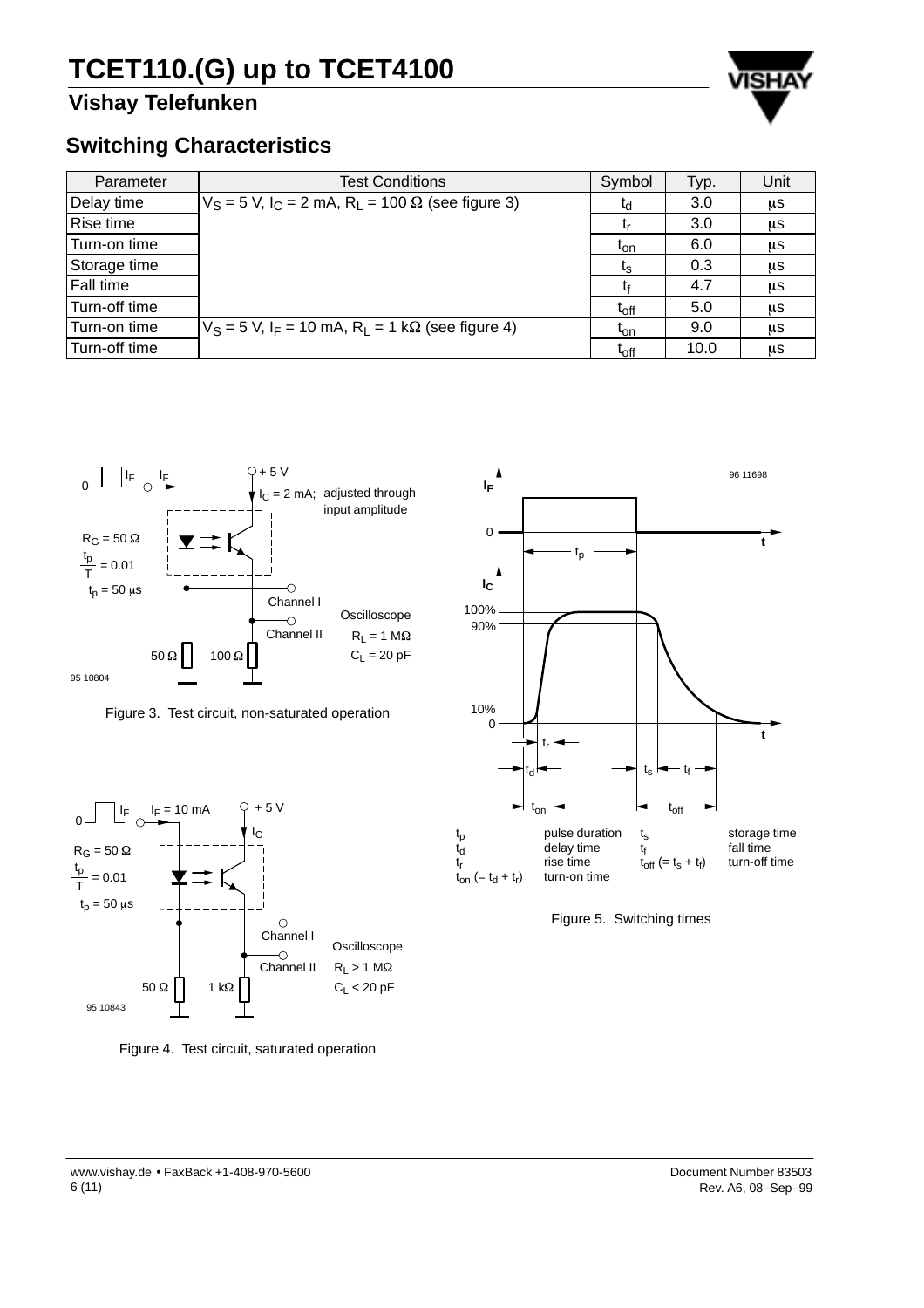

## **Vishay Telefunken**

## **Typical Characteristics** (T<sub>amb</sub> = 25°C, unless otherwise specified)







Figure 7. Forward Current vs. Forward Voltage



Figure 8. Relative Current Transfer Ratio vs. Ambient Temperature



Figure 9. Collector Dark Current vs. Ambient Temperature



Figure 10. Collector Current vs. Forward Current



Figure 11. Collector Current vs. Collector Emitter Voltage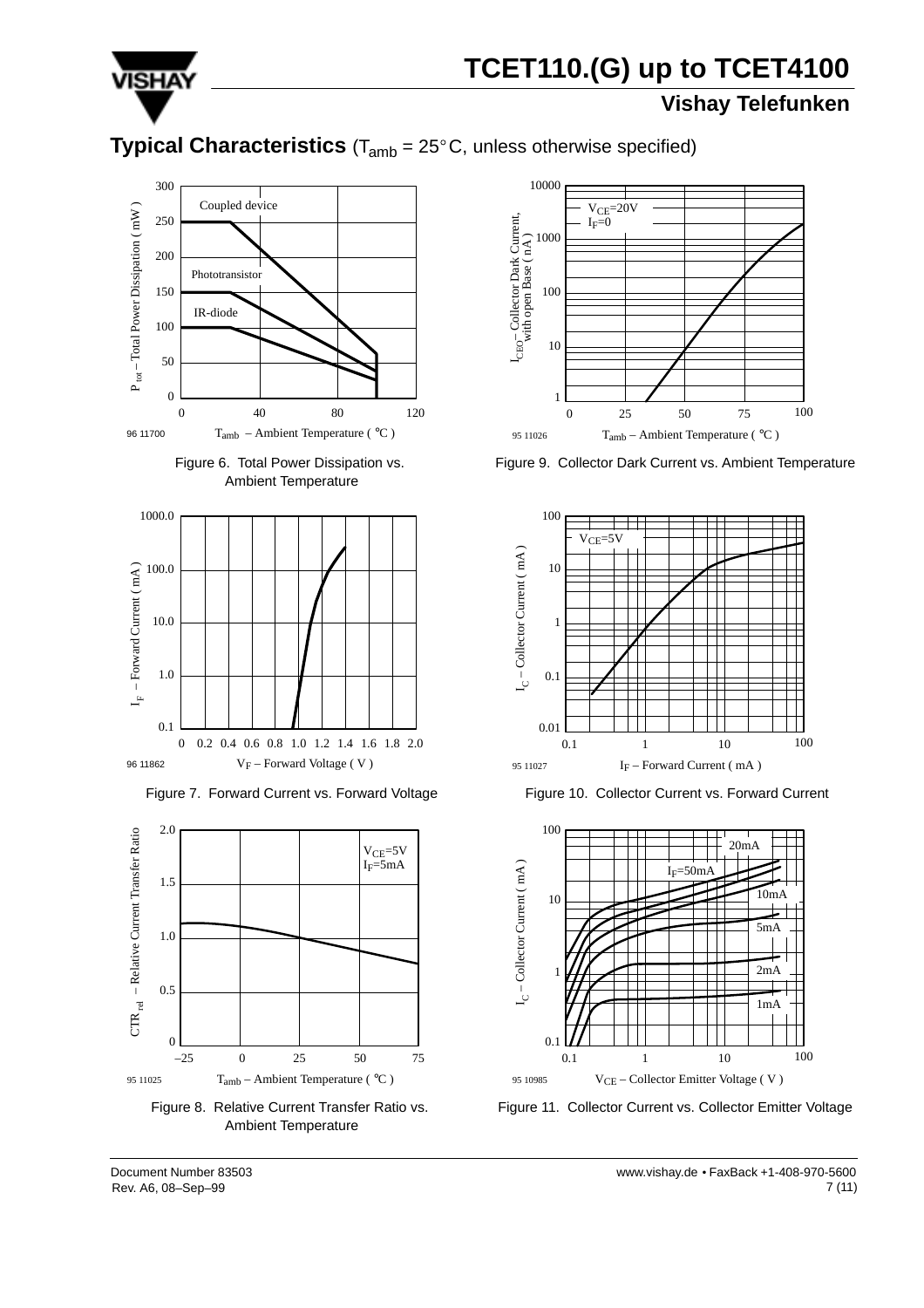## **Vishay Telefunken**



Figure 12. Collector Emitter Saturation Voltage vs. Collector Current



Figure 13. Current Transfer Ratio vs. Forward Current



Figure 16. Marking example



Figure 14. Turn on / off Time vs. Collector Current



Figure 15. Turn on / off Time vs. Forward Current

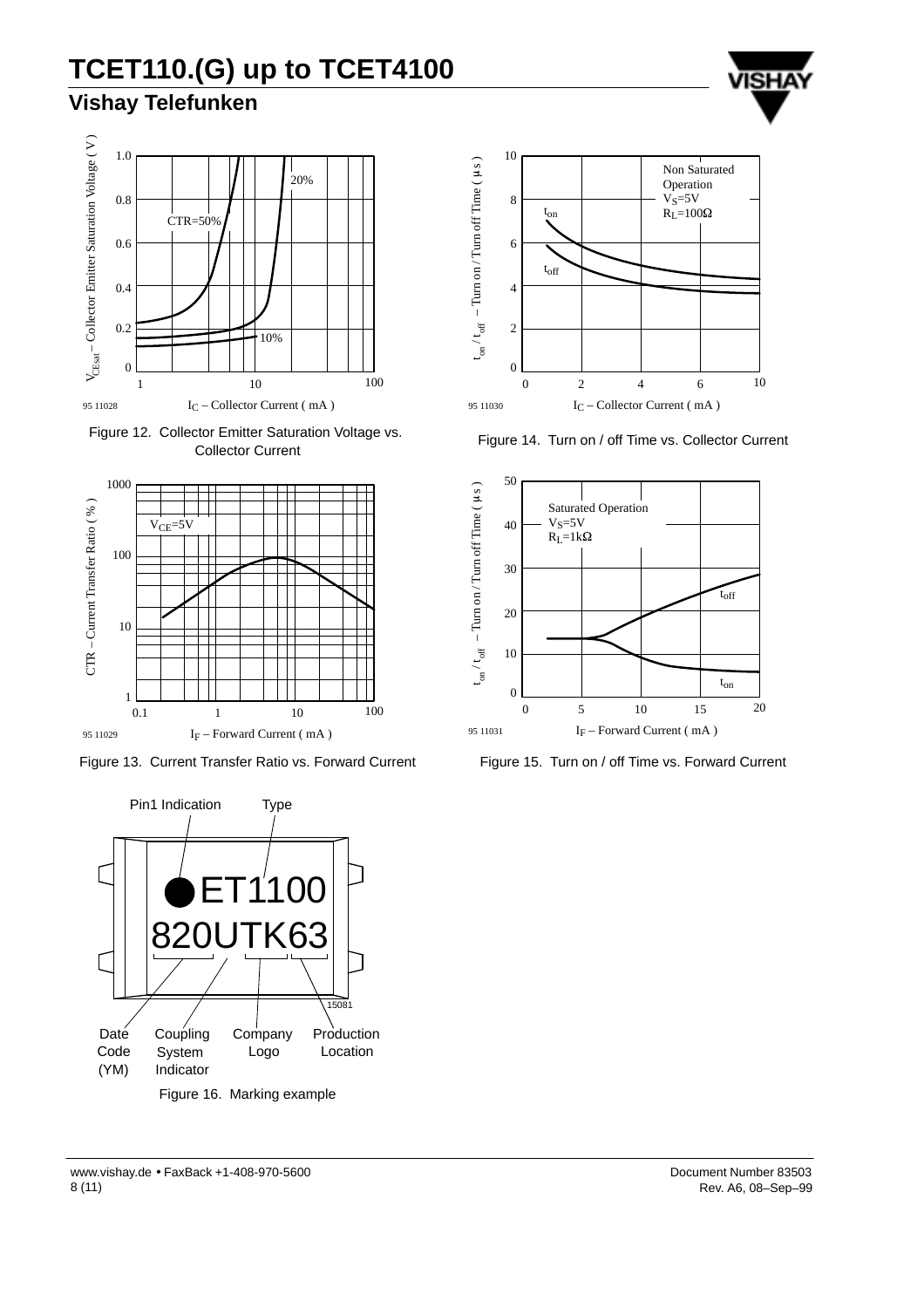

### **Vishay Telefunken**

#### **Dimensions of TCET110. in mm**



### **Dimensions of TCET110.G in mm**

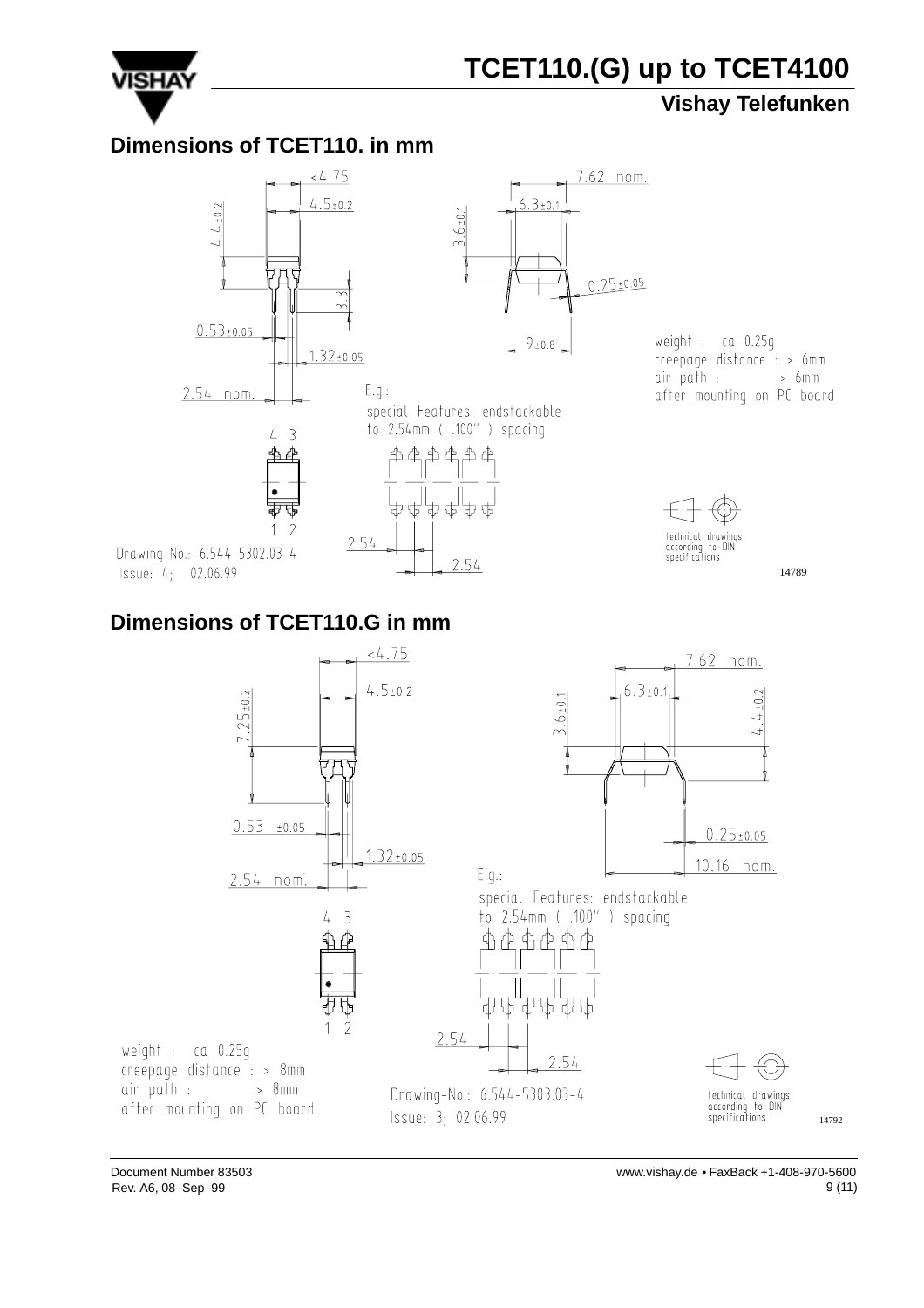





weight: ca 0.55g  $creepape distance : > 6mm$  $air$   $path$   $\cdot$  $> 6 \text{mm}$ after mounting on PC board



14784

### **Dimensions of TCET4100 in mm**

Drawing-No.: 6.544-5302.02-4

Issue: 4; 02.06.99



www.vishay.de • FaxBack +1-408-970-5600 10 (11)

Issue: 4; 02.06.99

Document Number 83503 Rev. A6, 08–Sep–99